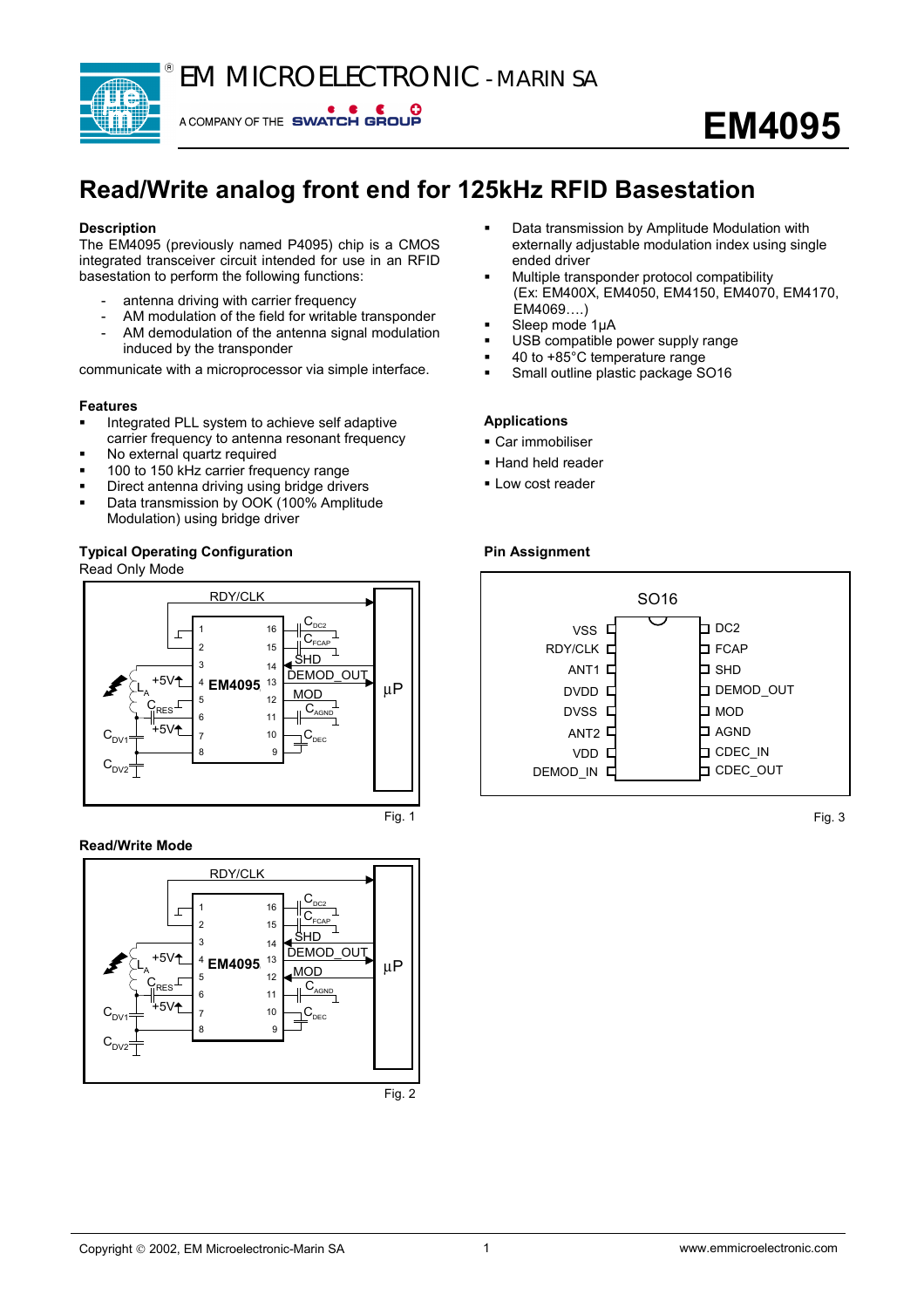

# **System principle**

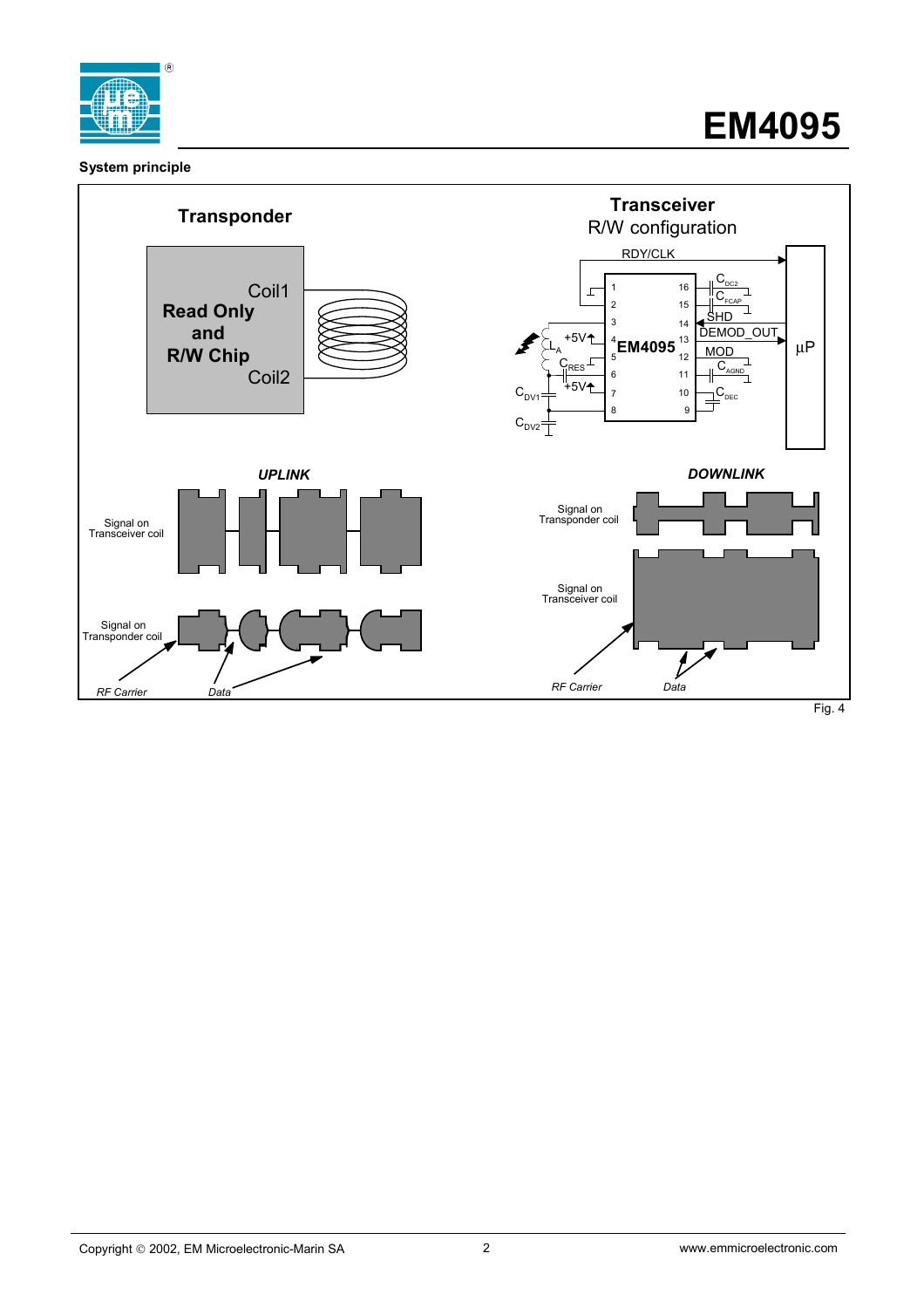

# **EM4095**

#### **Absolute Maximum Ratings**

| <b>Parameter</b>                                                                                                                                       | Symbol                       | <b>Conditions</b>         |
|--------------------------------------------------------------------------------------------------------------------------------------------------------|------------------------------|---------------------------|
| Storage temperature                                                                                                                                    | $I_{\underline{\text{STO}}}$ | $-55$ to $+150^{\circ}$ C |
| Maximum voltage at $V_{DD}$                                                                                                                            | $V_{DDmax}$                  | $V_{SS}$ +6V              |
| Minimum voltage at V <sub>DD</sub>                                                                                                                     | V <sub>DDmin</sub>           | $V_{SS}$ -0.3V            |
| Max. voltage other pads                                                                                                                                | $\mathsf{V}_{\textsf{MAX}}$  | $V_{DD}$ +0.3V            |
| Min. voltage other pads                                                                                                                                | $V_{\underline{\text{MIN}}}$ | $V$ ss -0.3V              |
| Max. junction temperature                                                                                                                              | I <sub>JMAX</sub>            | $+125^{\circ}$ C          |
| Electrostatic discharge max.<br>to MIL-STD-883C method<br>3015 against $V_{SS}$                                                                        | $\mathsf{V}_{\mathsf{FSD}}$  | 4000V                     |
| Electrostatic discharge max.<br>to MIL-STD-883C method<br>3015 (only for pins ANT1<br>and ANT2) against Vss                                            | $\rm V_{ESD~ANT}$            | 10000V                    |
| Maximum Input/Output<br>current on all pads except<br>V <sub>DD</sub> , V <sub>SS</sub> , DV <sub>DD</sub> , DV <sub>SS</sub> ,<br>ANT1, ANT2, RDY/CLK | $I_{IMAX}$<br>$I_{OMAX}$     | 10 <sub>m</sub> A         |
| Maximum AC peak current<br>on ANT1 and ANT2 pads<br>100 kHz duty cycle 50%                                                                             | ANTmax                       | 300mA                     |

Stresses above these listed maximum ratings may cause permanent damages to the device. Exposure beyond specified operating conditions may affect device reliability or cause malfunction.

# **Handling Procedures**

This device has built-in protection against high static voltages or electric fields; however, anti-static precautions must be taken as for any other CMOS component. Unless otherwise specified, proper operation can only occur when all terminal voltages are kept within the voltage range. Unused inputs must always be tied to a defined logic voltage level.

#### **Operating Conditions**

| <b>Parameter</b>   | Symb                                | Min     | <b>Typ</b> | <b>Max</b> | <b>Units</b> |
|--------------------|-------------------------------------|---------|------------|------------|--------------|
| Operating junction | Т,                                  | $-40$   |            | $+110$     | °C           |
| temperature        |                                     |         |            |            |              |
| Supply voltage     | $\mathsf{V}_{\mathsf{D}\mathsf{D}}$ | 4.1     | 5          | 5.5        | V            |
| Antenna circuit    | $F_{RES}$                           | 100     | 125        | 150        | kHz          |
| resonant frequency |                                     |         |            |            |              |
| AC peak current on | ANT                                 |         |            | 250        | mA           |
| ANT1 & ANT2 pads   |                                     |         |            |            |              |
| $C_{FCAP}$         |                                     | $\star$ | 10         | $\star$    | nF           |
| C <sub>DEC</sub>   |                                     | $\star$ | 100        | $\star$    | nF           |
| $C_{DC2}$          |                                     | $\star$ | 6.80       | $\star$    | nF           |
| CAGND              |                                     | 100     |            | 220        | nF           |
| Package thermal    | $R_{th i-a}$                        | 69      | 70         | 71         | °C/W         |
| resistor SO16      |                                     |         |            |            |              |

 $*$   $\pm$ 10% tolerance capacitors should be used

\*\* According to 1S2P JEDEC test board

Due to antenna driver current the internal junction temperature is higher than ambient temperature. Please calculate ambient temperature range from max. antenna current and package Thermal Resistor. It is the user's responsibility to guarantee that T<sub>J</sub> remains below 110°C.

Supply voltage ( $V_{DD}$  and DV<sub>DD</sub> pads) must be blocked by a 100nF capacitor (to  $V_{\rm ss}$ ) as close as possible to the chip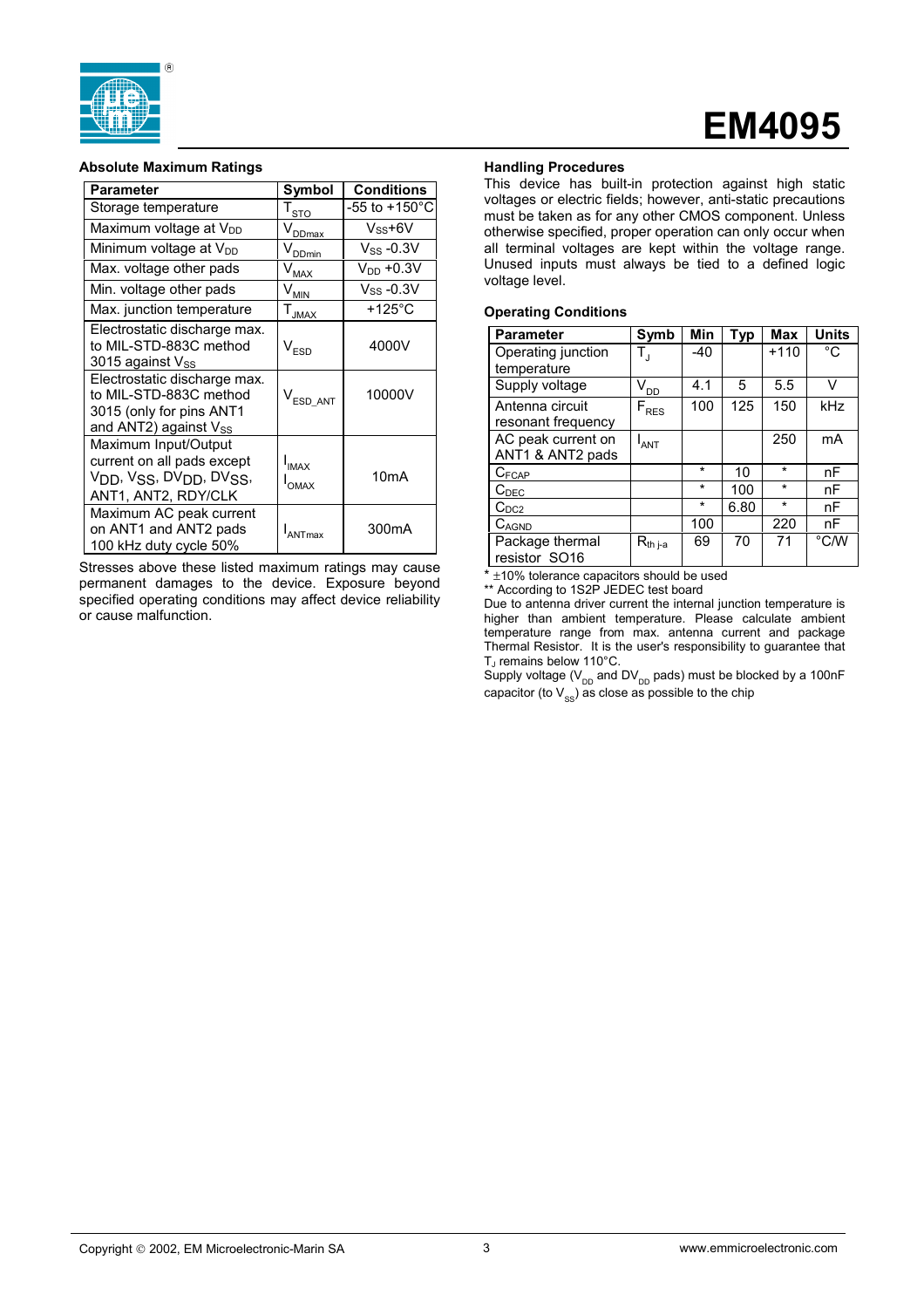

# **EM4095**

# **Electrical and Switching Characteristics:**

Parameters specified below are valid only in case the device is used according to Operating Conditions defined on previous page.

| . .                                                                                                                               |  |
|-----------------------------------------------------------------------------------------------------------------------------------|--|
| $V_{SS}$ =D <sub>VSS</sub> =0V, V <sub>DD</sub> =D <sub>VDD</sub> = 5V, T <sub>j</sub> = -40 to 110°C, unless otherwise specified |  |

| <b>Parameter</b>                 | Symbol                         | <b>Test Conditions</b>            | Min                | <b>Typ</b> | <b>Max</b>         | <b>Units</b> |
|----------------------------------|--------------------------------|-----------------------------------|--------------------|------------|--------------------|--------------|
| Supply current in sleep mode     | <b>DDsleep</b>                 |                                   |                    |            | 2                  | μA           |
| Supply current excluding drivers | D <sub>Don</sub>               |                                   |                    | 5          | 7                  | mA           |
| current                          |                                |                                   |                    |            |                    |              |
| <b>AGND level</b>                | $V_{AGND}$                     | Note 1                            | 2.35               | 2.5        | 2.65               | $\vee$       |
| Logic signals SHD, MOD,          |                                |                                   |                    |            |                    |              |
| DEMOD_OUT                        |                                |                                   |                    |            |                    |              |
|                                  |                                |                                   |                    |            |                    |              |
| Input logic high                 | $V_{\text{IH}}$                |                                   | 0.8V <sub>DD</sub> |            |                    | V            |
| Input logic low                  | $V_{IL}$                       |                                   |                    |            | 0.2V <sub>DD</sub> | V            |
| Output logic high                | $V_{OH}$                       | $I_{\text{SOURCE}} = 1 \text{mA}$ | 0.9V <sub>DD</sub> |            |                    | $\vee$       |
| Output logic low                 | $V_{OL}$                       | $I_{SINK}$ =1mA                   |                    |            | 0.1V <sub>DD</sub> | $\vee$       |
| MOD pull down resistor           | $R_{PD}$                       | 0.2V <sub>DD</sub>                | 20                 | 50         | 90                 | $k\Omega$    |
| SHD pull up resistor             | $R_{PU}$                       | 0.8V <sub>DD</sub>                | 20                 | 50         | 90                 | $k\Omega$    |
|                                  |                                |                                   |                    |            |                    |              |
| <b>PLL</b>                       |                                |                                   |                    |            |                    |              |
| Antenna capture frequency range  |                                |                                   | 100                |            | 150                | <b>kHz</b>   |
| Antenna locking frequency range  | $F_{ANT_C}$                    |                                   | 100                |            | 150                | kHz          |
|                                  | $\mathsf{F}_{\mathsf{ANT\_L}}$ |                                   |                    |            |                    |              |
| <b>Drivers</b>                   |                                |                                   |                    |            |                    |              |
| ANT drivers output resistance    | $R_{AD}$                       | $I_{ANT} = 100mA$                 |                    | 3          | 9                  | $\Omega$     |
| RDY/CLK driver output resistance | $R_{CL}$                       | $I_{RDY/CLK} = 10mA$              |                    | 12         | 36                 | Ω            |
|                                  |                                |                                   |                    |            |                    |              |
| AM demodulation                  |                                |                                   |                    |            |                    |              |
| DEMOD IN common mode range       | $\rm V_{\rm CM}$               |                                   | $V_{SS}$ + 0.5     |            | $V_{DD}$ - 0.5     | $\vee$       |
| DEMOD IN input sensitivity       | Vsense                         | Note 2                            |                    | 0.85       | $\overline{2}$     | mVpp         |

Note 1:  $A_{GND}$  is a EM4095 internal reference point. Any external connection except specified capacitor to  $V_{SS}$  may lead to device malfunction.

Note 2: Modulating signal 2Khz square wave on 125 kHz carrier, total signal inside  $V_{CM}$ 

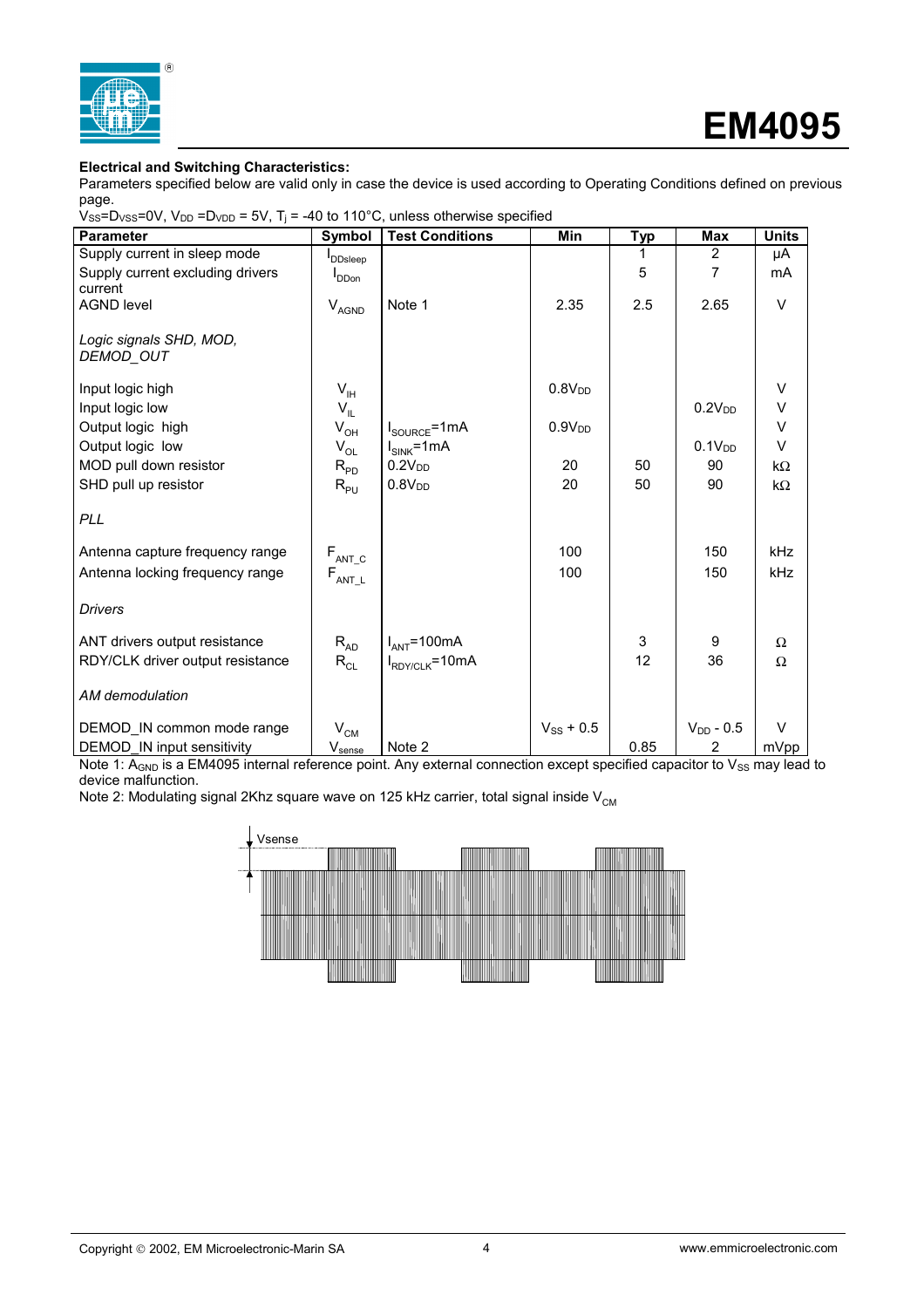

# **Timing Characteristics:**

Parameters specified below are valid only in case the device is used according to Operating Conditions defined on previous page.

| $V_{SS} = D_{VSS} = 0V$ , $V_{DD} = D_{VDD} = 5V$      |                              |                                                                                             |     |     |               |  |
|--------------------------------------------------------|------------------------------|---------------------------------------------------------------------------------------------|-----|-----|---------------|--|
| <b>Parameter</b>                                       | Symbol                       | <b>Test Conditions</b>                                                                      | Typ | Max | <b>Units</b>  |  |
| Set-up time after a sleep period                       | $\mathsf{T}_\mathsf{set}$    |                                                                                             | 25  | 35  | <sub>ms</sub> |  |
| Time from full power to modulation<br>state            | $\mathsf{T}_{\mathsf{mdon}}$ | antenna circuit specifications:<br>$Q = 15$ , $F_{RES} = 125$ Khz<br>modulation index: 100% |     | 50  | μs            |  |
| AM demodulation: Delay time from<br>input to output    | $T_{\text{pd}}$              | Modulating signal 2Khz square<br>wave 10mVpp                                                | 40  | 100 | μs            |  |
| Recovery time of reception after<br>antenna modulation | T $_{\sf rec}$               | Note 1                                                                                      | 400 | 500 | μs            |  |

Note 1: RF period is time of one period transmitted on ANT outputs (at 125 kHz 8µs). Trec after antenna modulation receiver chain is ready to demodulate. The condition is of course that the amplitude on antenna has already reached its steady state by that time (this depends on Q of antenna). See also Application Notes.

# **Block Diagram**



Fig. 5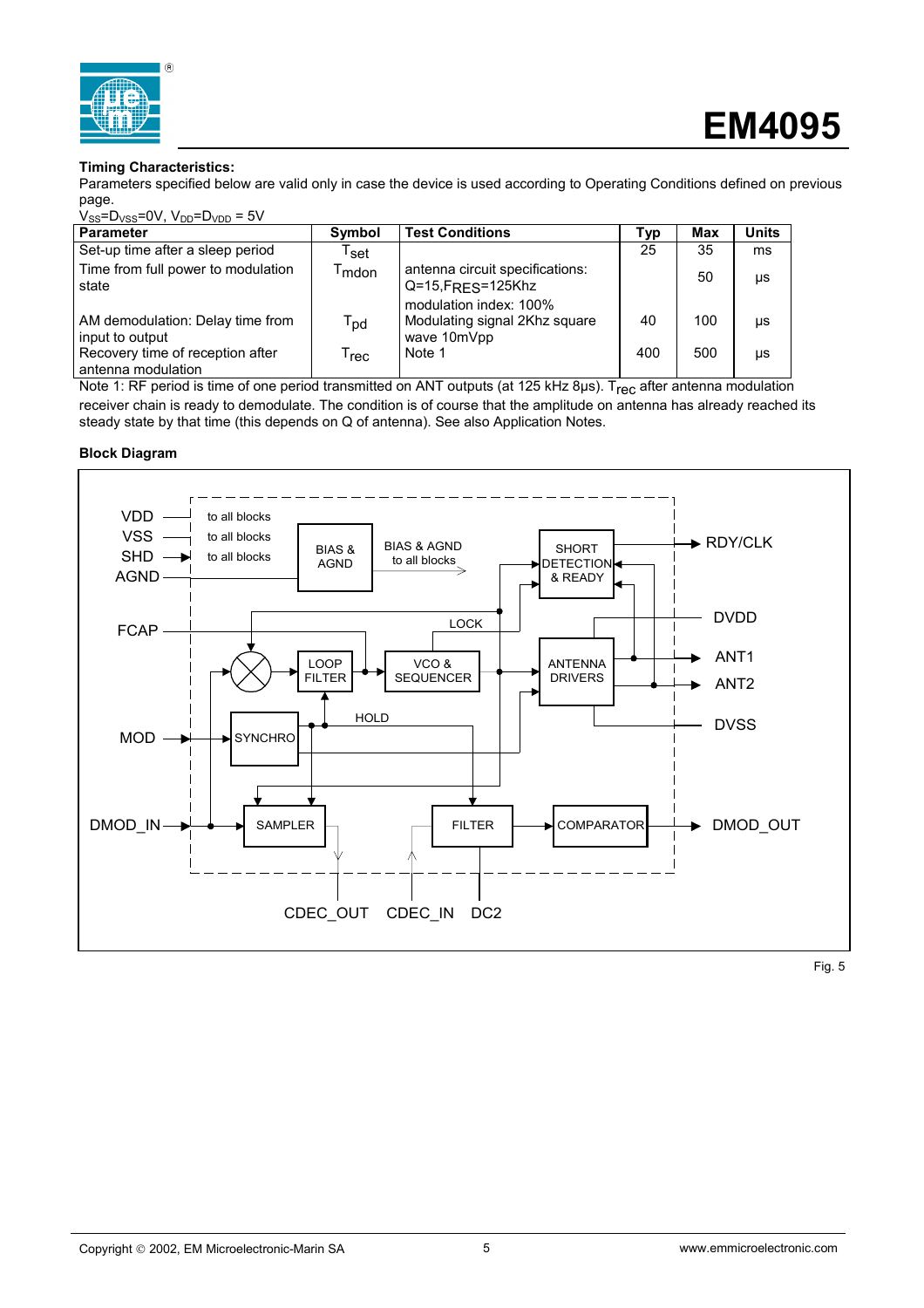

#### **Functional Description**

#### **General**

The EM4095 is intended to be used with an attached antenna circuit and a microcontroller. Few external components are needed to achieve DC and RF filtering, current sensing and power supply decoupling.

A stabilised power supply has to be provided. Please refer to EM4095 Application Notes for advice.

Device operation is controlled by logic inputs SHD and MOD. When SHD is high EM4095 is in sleep mode, current consumption is minimised. At power up the input SHD has to be high to enable correct initialisation. When SHD is low the circuit is enabled to emit RF field, it starts to demodulate any amplitude modulation (AM) signal seen on the antenna. This digital signal coming from the AM demodulation block is provided through DEMOD\_OUT pin to the microcontroller for decoding and processing.

High level on MOD pin forces in tri-state the main antenna drivers synchronously with the RF carrier. While MOD is high the VCO and AM demodulation chain are kept in state before the MOD went high. This ensures fast recovery after MOD is released. The switching ON of VCO and AM demodulation is delayed by 41 RF clocks after falling edge on MOD. In this way the VCO and AM demodulation operating points are not perturbed by startup of antenna resonant circuit.

#### **Analog Blocks**

The circuit performs the two functions of an RFID basestation, namely: transmission and reception. Transmission involves antenna driving and AM modulation of the RF field. The antenna drivers deliver a current into the external antenna to generate the magnetic field.

Reception involves the AM demodulation of the antenna signal modulation induced by the transponder. This is achieved by sensing the absorption modulation applied by the tag (transponder).

#### **Transmission**

Referring to the block diagram, transmission is achieved by a Phase Locked Loop (PLL) and the antenna drivers.

#### **Drivers**

The antenna drivers supply the reader basestation antenna with the appropriate energy. They deliver current at the resonant frequency which is typically 125 kHz. Current delivered by drivers depends on Q of external resonant circuit.

**EM4095**

It is strongly recommended that design of antenna circuit is done in a way that maximum peak current of 250 mA is never exceeded (see Typical Operating Configuration for antenna current calculation). Another limiting factor for antenna current is Thermal Convection of package. Maximum peak current should be designed in a way that internal junction temperature does not exceed maximum junction temperature at maximum application ambient temperature. 100% modulation (field stop) is done by switching OFF the drivers. The ANT drivers are protected against antenna DC short circuit to the power supplies. When a short circuit has been detected the RDY/CLK pin is pulled low while the main driver is forced in tri-state. The circuit can be restarted by activating the SHD pin.

#### **Phase locked loop**

The PLL is composed of the loop filter, the Voltage Controlled Oscillator (VCO), and the phase comparator blocks. By using an external capacitive divider, pin DEMOD IN gets information about the actual high voltage signal on antenna.

Phase of this signal is compared with the signal driving antenna drivers. Therefore the PLL is able to lock the carrier frequency to the resonant frequency of the antenna. Depending on the antenna type the resonant frequency of the system can be anywhere in the range from 100 kHz to 150 kHz. Wherever the resonant frequency is in this range it will be maintained by the Phase Lock Loop.

# **Reception**

The demodulation input signal for the reception block is the voltage sensed on the antenna. DEMOD IN pin is also used as input to Reception chain. The signal level on the DEMOD IN input must be lower than VDD-0.5V and higher than VSS+0.5V. The input level is adjusted by the use of an external capacitive divider. Additional capacitance of divider must be compensated by accordingly smaller resonant capacitor. The AM demodulation scheme is based on the "AM Synchronous Demodulation" technique.

The reception chain is composed of sample and hold, DC offset cancellation, bandpass filter and comparator. DC voltage of signal on DEMOD\_IN is set to AGND by internal resistor. The AM signal is sampled, the sampling is synchronised by a clock from VCO. Any DC component is removed from this signal by the CDEC capacitor. Further filtering to remove the remaining carrier signal, high and low frequency noise is made by second order highpass filter and CDC2. The amplified and filtered receive signal is fed to asynchronous comparator. Comparator output is buffered on output pin DEMOD\_OUT.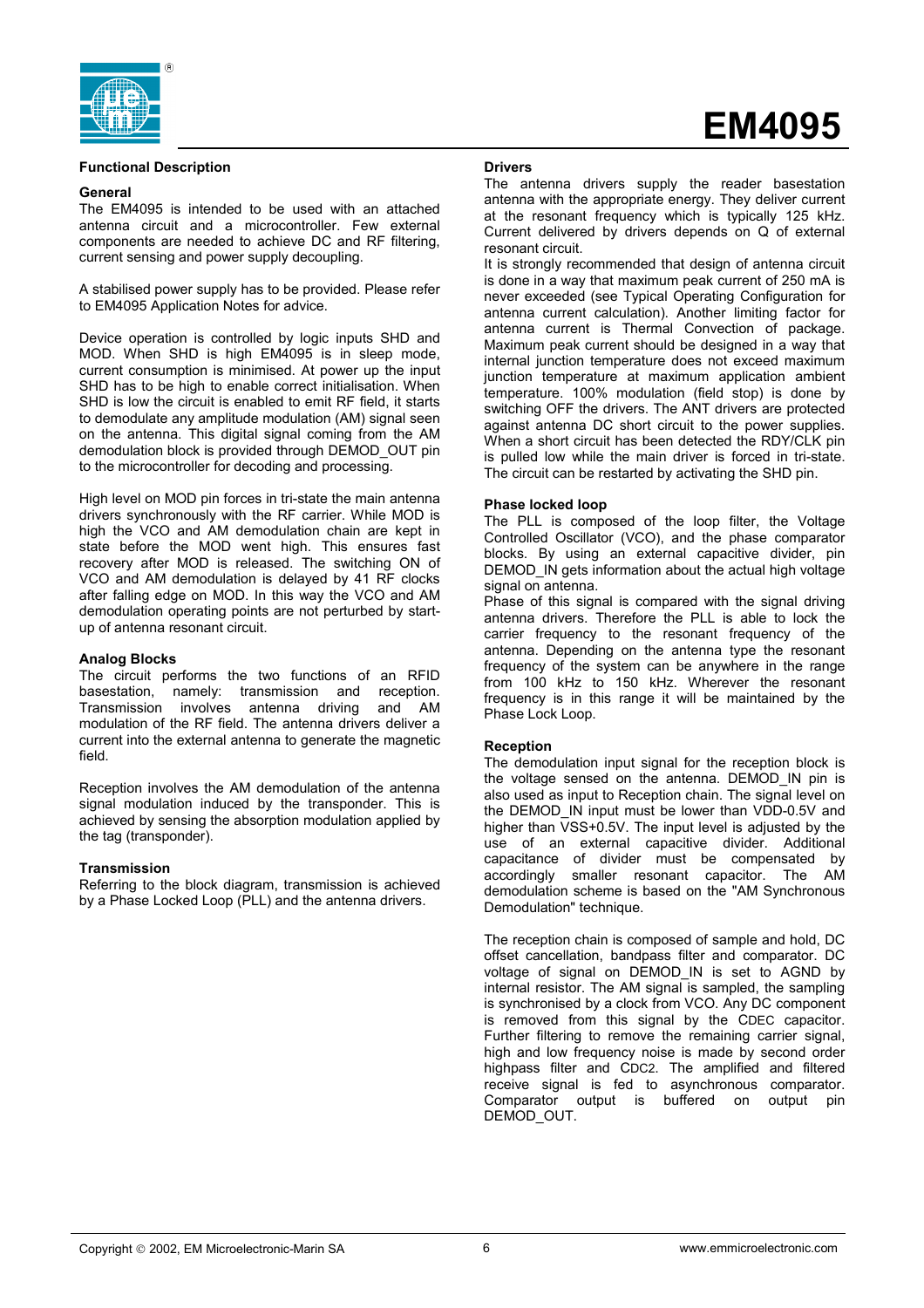

# **Signal RDY/CLK**

This signal provides the external microprocessor with clock signal which is synchronous with the signal on ANT1 and with information about EM4095 internal state. Clock signal synchronous with ANT1 indicates that PLL is in lock and that Reception chain operation point is set. When SHD is high RDY/CLK pin is forced low. After high to low transition on SHD the PLL starts-up, and the reception chain is switched on. After time  $T_{\text{SET}}$  the PLL is locked and reception chain operation point has been established. At this moment the same signal which is being transmitted to ANT1 is also put to RDY/CLK pin indicating to microprocessor that it can start observing signal on DEMOD OUT and giving at the same time reference clock signal. Clock on RDY/CLK pin is continuous, it is also present during time the ANT drivers are OFF due to high level on MOD pin. During the time  $T_{\text{SET}}$  from high to low transition on SHD pin RDY/CLK pin is pulled down by 100 kΩ pull down resistor. The reason for this is in additional functionality of RDY/CLK pin in case of AM modulation with index which is lower then 100%. In that case it is used as auxiliary driver which maintains lower amplitude on coil during modulation. (see also Typical Operating Configuration)

Remark: Please refer to AN4095 for external components calculation and limits.

# **Typical Operating Configuration**

Read Only Mode



Fig. 6







# **EM4095**



Fig. 8





Fig. 9

Figure 6 presents EM4095 used in Read Only mode. Pin MOD is not used. It is recommended to connect it to VSS.

Figure 7 presents typical R/W configuration for OOK communication protocol reader to transponder (eg. EM4150). It is recommended to be used with low Q factor antennas (up to 15).

When the antenna quality is high using configuration of figure 6 or 7 the voltage on antenna can arrive in the range of few hundred volts and antenna peak current may exceed its maximum value. In such a case the capacitive divider ratio has to be high thus limiting the sensitivity. For such case it is better to reduce antenna circuit quality by adding serial resistor. In this way the antenna current is lower and thus power dissipation of IC is reduced with practically the same performance (Fig. 8).

In the case AM modulation communication protocol reader to transponder (eg. EM4069) is needed a single ended configuration has to be used (figure 9). When pin MOD is pulled high driver on ANT1 is put in three state, driver RDY/CLK continues driving thus maintaining lower antenna current. Modulation index is adjusted by resitor RAM. As mentioned above RDY/CLK signal becomes active only after the demodulation chain operating point is set.

Before it is pulled down by high impedance pull down resistor (100 kΩ) in order not to load ANT1 output. In the case of AM modulation configuration the total antenna current change at the moment RDY/CLK pin becomes active, so external microprocessor has to wait another T<sub>SET</sub> before it can start observing DEMOD OUT.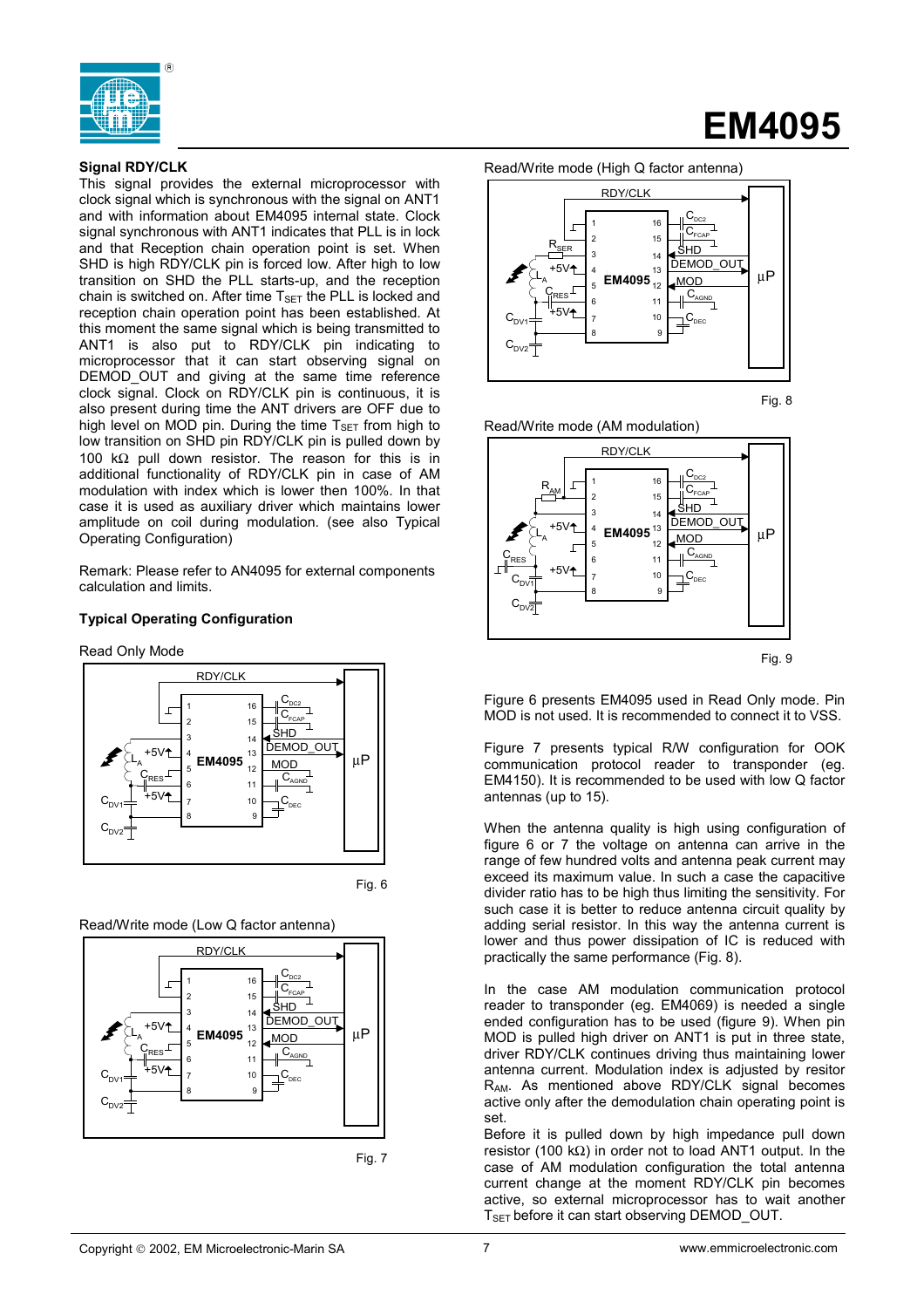

# **EM4095**

Read Only mode with external peak detector



Fig. 10

Read/Write mode with external peak detector





As mentioned above for high Q antennas the voltage on antenna is high and read sensitivity is limited by demodulator sensitivity due to capacitive divider. Read sensitivity (and thus reading range) can be increased by using external envelope detector circuit. Input is taken on antenna high voltage side output is directly fed to CDEC IN pin. However, the capacitor divider is still needed for PLL locking. Such configuration is shown in figure 5, the envelope detector is formed by three components: D1, R1 and C1.

The configuration presented in figure 9 may also be used for read write applications but it has a drawback in the case fast recovery of reading is needed after communication reader to transponder is finished. The reason is in fact that DC voltage after diode D1 is lost during modulation and it takes very long time before it is established again.

Figure 10 presents a solution to that problem. A high voltage NMOS transistor blocks the discharge path during modulation, so operating point is preserved. The signal controlling NMOS gate has to be put low synchronously with signal MOD, but it can be put high only after the amplitude on antenna has recovered after modulation.

# **PCB Layout**

Refer to "EM4095 Application Note" (App. Note 404)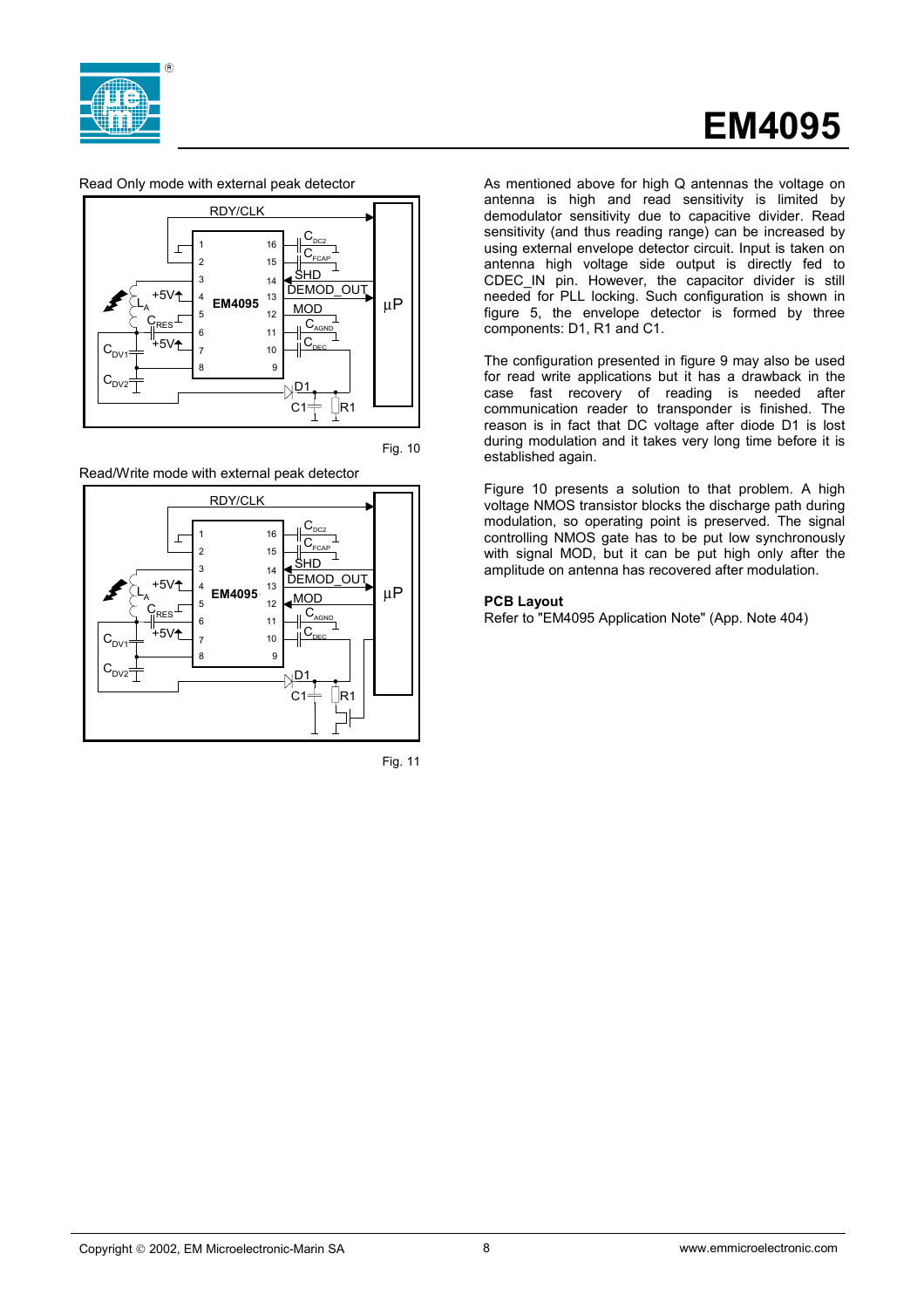



# **Pin Description**

# **SOIC 16 package**

| Pin          | <b>Name</b>                   | <b>Description</b>                                      | <b>Type</b>   |
|--------------|-------------------------------|---------------------------------------------------------|---------------|
| 1            | $V_{SS}$                      | Negative power supply (substrate)                       | <b>GND</b>    |
| $\mathbf{2}$ | <b>RDY/CLK</b>                | Ready flag and clock output, driver for AM modulation   | O             |
| 3            | ANT <sub>1</sub>              | Antenna driver                                          | O             |
| 4            | Dvnn                          | Positive power supply for antenna drivers               | <b>PWR</b>    |
| 5            | <b>D</b> <sub>vss</sub>       | Negative power supply for antenna drivers               | <b>GND</b>    |
| 6            | ANT <sub>2</sub>              | Antenna driver                                          | O             |
| 7            | $V_{DD}$                      | Positive power supply                                   | <b>PWR</b>    |
| 8            | DEMOD IN                      | Antenna sensing voltage                                 | <b>ANA</b>    |
| 9            | CDEC OUT                      | DC blocking capacitor connection « out »                | <b>ANA</b>    |
| 10           | CDEC IN                       | DC blocking capacitor connection « in »                 | <b>ANA</b>    |
| 11           | A <sub>GND</sub>              | Analog ground                                           | <b>ANA</b>    |
| $12 \,$      | MOD.                          | A High level voltage modulates the antenna              | IPD.          |
| 13           | DEMOD OUT                     | Digital signal representing the AM seen on the antenna  | O             |
| 14           | <b>SHD</b>                    | A High level voltage forces the circuit into sleep mode | <b>IPU</b>    |
| 15           | <b>FCAP</b>                   | PLL Loop filter capacitor                               | <b>ANA</b>    |
| 16           | DC <sub>2</sub>               | DC decoupling capacitor                                 | <b>ANA</b>    |
| GND:         | reference ground              | PWR:<br>ANA:<br>power supply                            | analog signal |
| IPD:         | input with internal pull down | IPU:<br>input with internal pull up<br>O:               | output        |

# **Package and Ordering Information**

# **Dimensions of SOIC 16 Package (table in millimeters)**



|        | <b>Common Dimensions (mm)</b> |            |      |  |
|--------|-------------------------------|------------|------|--|
| Symbol | Min                           | <b>Nom</b> | Max  |  |
| A      | 1.55                          | 1.63       | 1.73 |  |
| A1     | 0.127                         | 0.15       | 0.25 |  |
| B      | 0.35                          | 0.41       | 0.49 |  |
| С      | 0.19                          | 0.20       | 0.25 |  |
| D      | 9.80                          | 9.93       | 9.98 |  |
| E      | 3.81                          | 3.94       | 3.99 |  |
| н      | 5.84                          | 5.99       | 6.20 |  |
|        | 0.41                          | 0.64       | 0.89 |  |



# **Ordering Information**

Please make sure to give the complete part number when ordering. The EM4095 is available in the following package:

| <b>IPart Number</b> | Package         | <b>Delivery</b><br>Form |
|---------------------|-----------------|-------------------------|
| EM4095HMSO16A       | SOIC 16 package | ıstick                  |

# **Product Support**

Check our Web Site under Products/RF Identification section. Questions can be sent to cid@emmicroelectronic.com